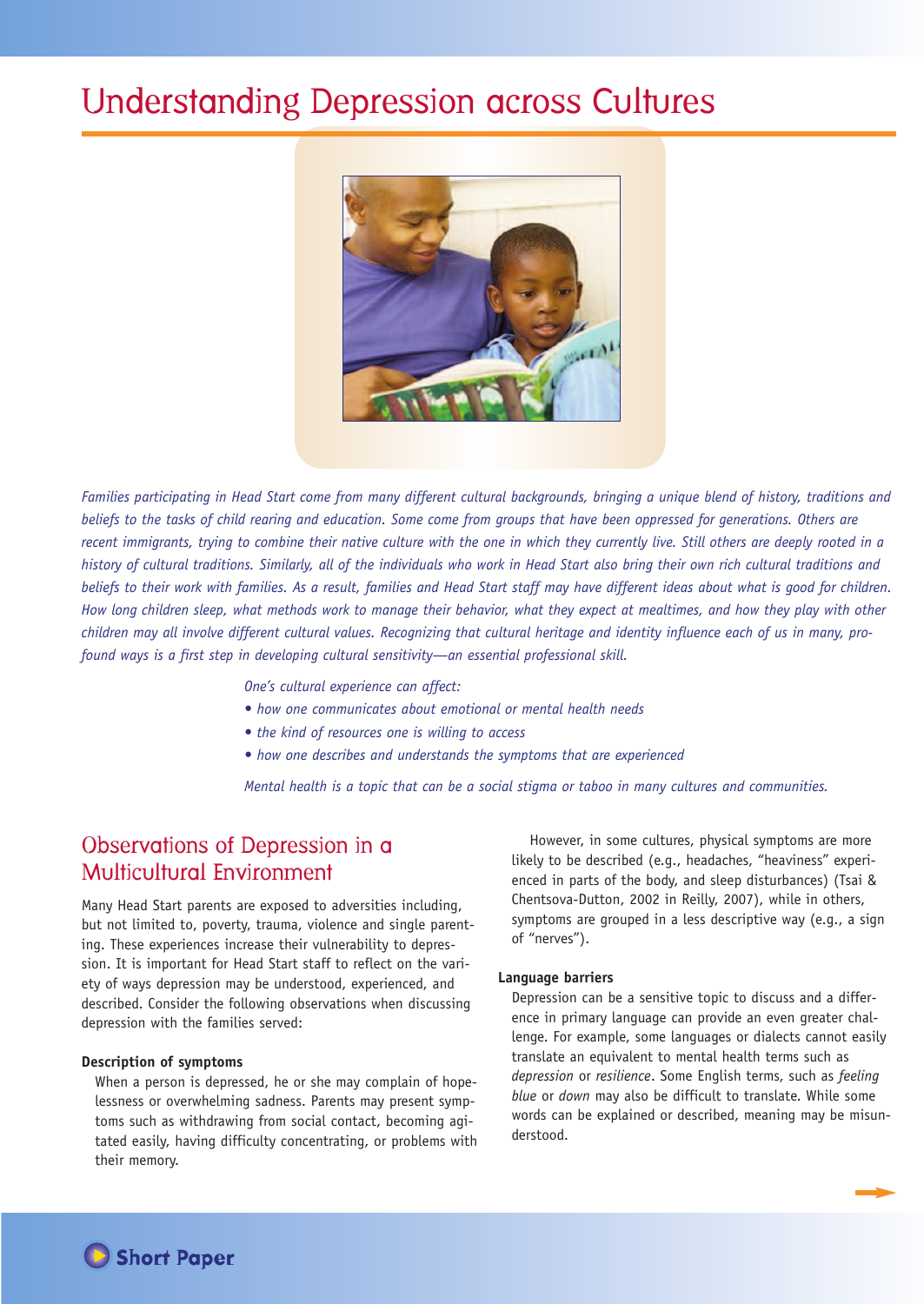#### **Discussing depression outside of the family**

It is considered inappropriate or taboo in some cultures to discuss depression or mental health issues outside of the immediate family. Some individuals may view it as shameful or dishonorable to discuss personal family issues with school staff (Reilly, 2007). Also, men may respond differently than women to inquiries about their mental health.

### Strategies for building cultural sensitivity

Encouraging understanding and growth through good communication practices is essential in building cultural sensitivity. An important starting point is recognizing cultural differences and how much needs to be learned to achieve cultural sensitivity. Consider the following strategies when working with the families you serve:

**• Avoid assumptions** about what a parent needs or how you can help a family. Be sensitive to how culture, race, religion, and sexual orientation influence individual parent and child behavior, perception, communication, and values. Ask the parent how he or she feels about discussing the topic of depression. Be sure you and the family understand one another and have agreed upon common goals. You may need to work much more slowly with certain families or ask the parent if they prefer to discuss the issue with someone other than you.

**• Listen** to how an individual discusses or understands emotional and mental health. The word *depression* can carry a significant stigma. Listen closely to what the parent says and observe body language for cues about how he or she is feeling.

**• Find an interpreter.** If you do not speak the same language, interpreters can provide the means for productive communication. Avoid using children or other family members as interpreters when discussing mental health needs**. Also** remember that culture is far more than language, so finding an interpreter who also understands the culture of the person for whom he or she translates is important. Adjust your vocabulary and complexity of language in order to meet the parent's needs.

**• Be curious but not intrusive.** One of the joys of working with diversity is discovering the many ways children are raised. Every encounter with a parent is an opportunity to learn more about children and how they grow and learn. And yet, it is important to limit your questions to those that truly enable you to support the family. Before asking a question, think about whether it violates that family's privacy. If the private information is still necessary to discuss, help the family member to understand the program's policy on confidentiality.

**• Avoid judgments about family values.** Opinions about family roles and child rearing differ between and within cultures. Do not assume that individuals from the same culture automatically share the same values and view points. When you feel yourself disapproving of a parent's ideas or practices, take a moment to wonder whether your judgment is "the right way" or "my way." There are many ways to parent young children. Your own way is likely to be different than those of families who do not share your cultural background. Also remember that parents may respond to mental health outreach in a variety of ways. Adjust your expectations accordingly.

**• Explore resources that are culturally appropriate** for the family, including medical, community, faith-based, family, and political groups. Primary care physicians can assess the individual's health and offer referrals to other mental health resources. But also, be open to alternatives valued by the family's culture, such as acupuncture, changes in diet, herbal treatments, and exercise.

**• Reach out to the parent.** Invite parents to attend a variety of activities including presentations on topics the parents have identified as important to them. Reach out and ask parents to tell you about the culture from which they come, particularly the strengths and celebrations in that culture. To encourage attendance at mental health workshops and groups, use upbeat language in the title to avoid creating stigma about participation. For example, offering a parent workshop, titled "Reducing Stress in Parenting" may be less threatening and better attended than one called "How Depression Affects Parents," although each might provide an opportunity to educate parents about mental health issues, their effects on children, and resources for treatment and fostering resilience. Offering father workshops or groups focused on men's mental health needs can also expand a program's parent outreach efforts.

**• Make consistent contact.** Say hello to parents each morning, share positive observations about their children, and thank them for their efforts daily. Showing you care can provide comfort and build trust. Let the parent know you are available to talk and offer support.

Parenting a child is challenging under the best of circumstances. Raising a child in a community that holds beliefs and values that are different than one's own can be even more stressful. Head Start staff have the unique opportunity to reach out to parents who may need help in order to be the kind of parent they want to be. Being available to listen and learn from the families served can enable Head Start staff to provide that support in a flexible, sensitive manner.